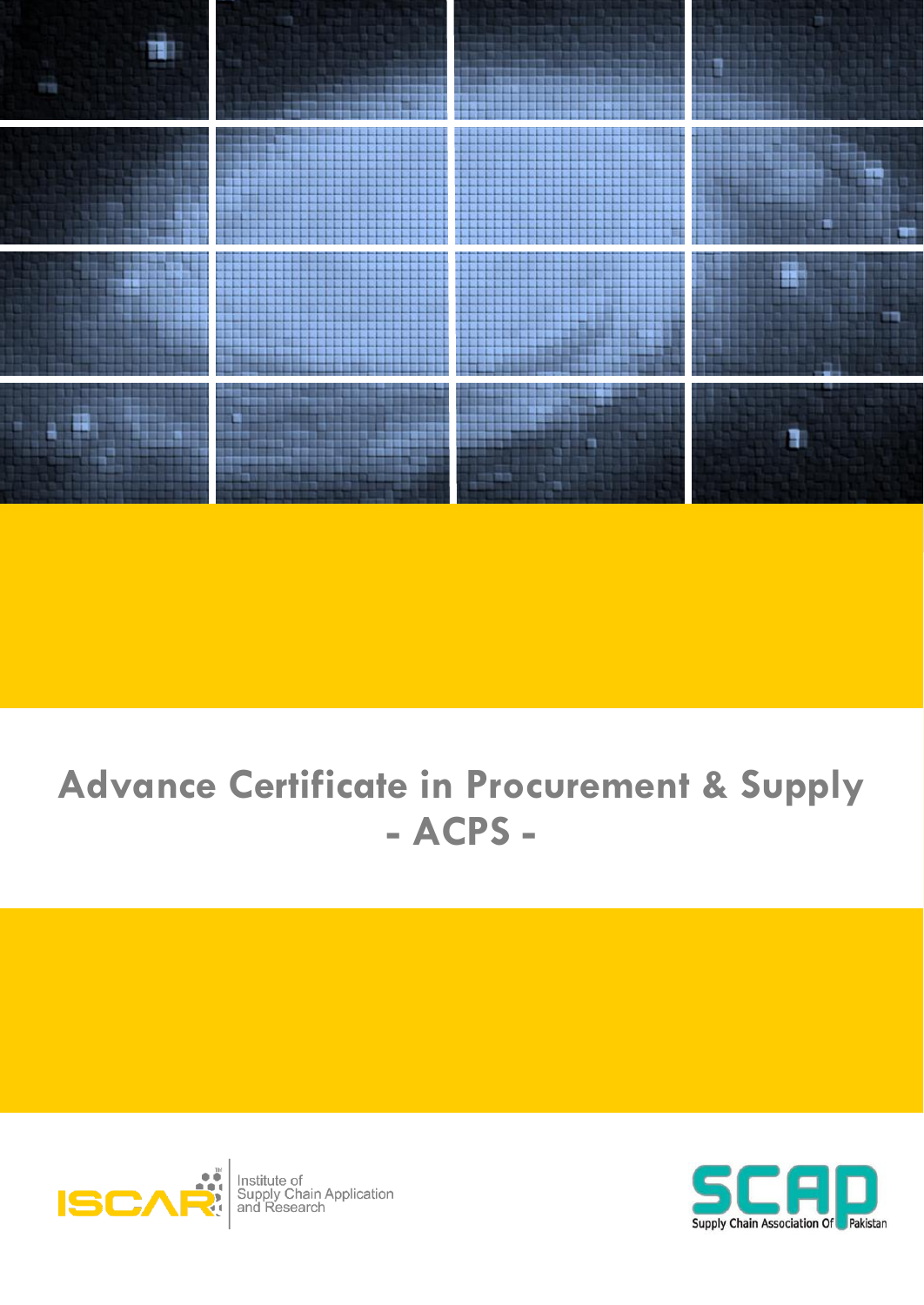

# Advance Certificate in **Procurement & Supply "**

# **Scope and Influence of Procurement and Supply**

- Adding value through procurement and supply chain management
- The stages of sourcing processes in creating value added outcomes that can be achieved with suppliers
- Aspects of organizational infrastructure that shape the scope of procurement and supply chain functions
- The need for compliance with requirements when undertaking procurement activities in different sectors

### **Business needs in procurement and supply**

- How to devise a business case for requirements to be sourced from external suppliers
- The fundamentals of specifications used in procurements of products and services
- The main clauses that are included in formal contracts
- The main implications of outsourced services for procurement

## **Sourcing in procurement and supply**

- To understand the main options for sourcing requirements from suppliers
- Be able to develop a plan for sourcing goods and services from external suppliers
- Be able to assess the financial stability of potential suppliers
- Understand the main processes that can be applied to sourcing of requirements from external suppliers
- Understand compliance issues when sourcing from suppliers



**"**

**Sharing** 



**Real-time Learning** 



**Full Spectrum of Supply Chain** 



Knowledge Real-time Full Spectrum Current Scenarios Recognition **& Challenges** 

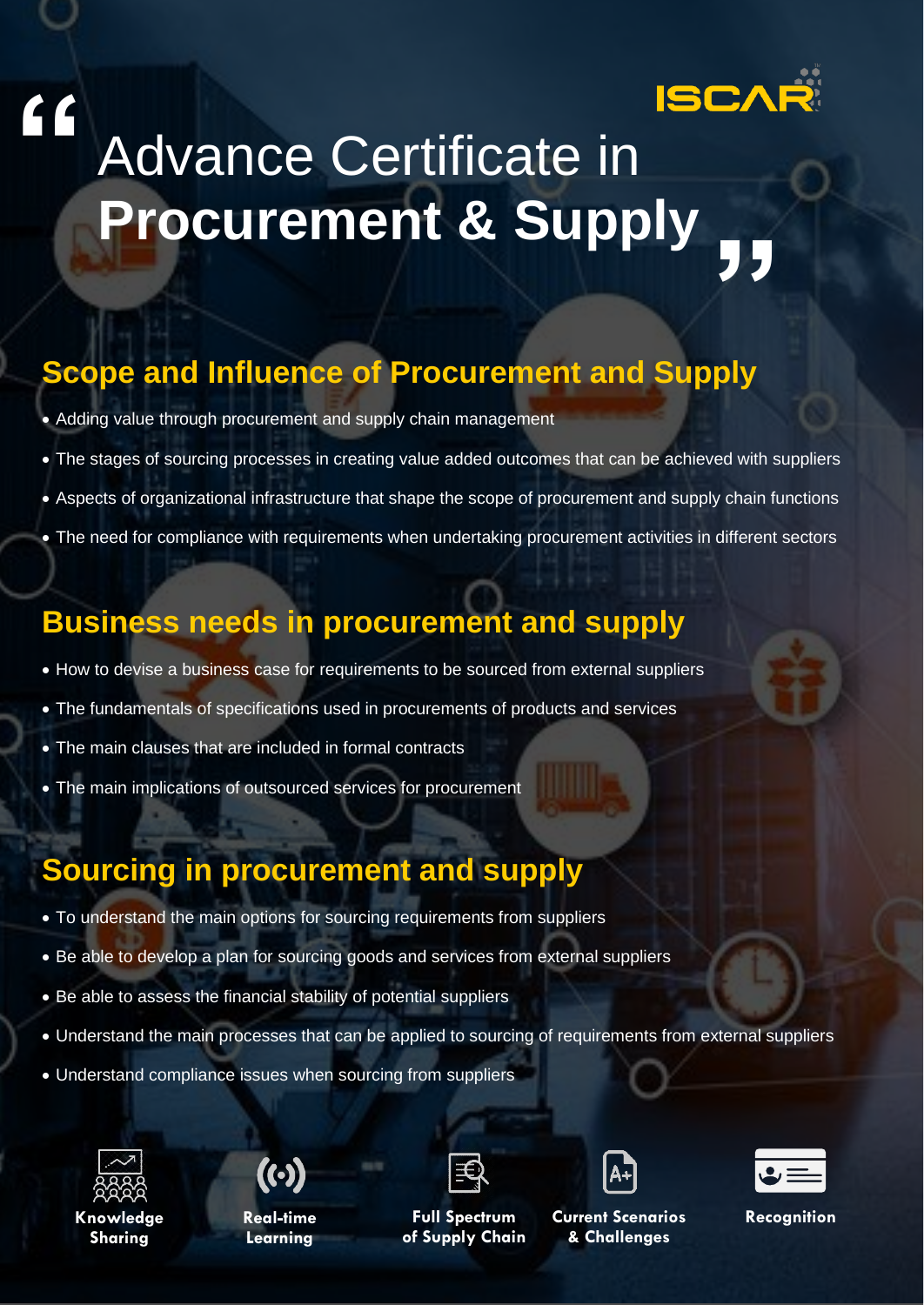



## **ACPS**

#### **Advance Certificate in Procurement & Supply**

The Advance Certificate in Procurement & Supply is a valuable management tool for those moving into procurement roles or those supervising the procurement function. It focuses on organizational procedures and processes including negotiating, planning, risk management and data analysis

The Advance Certificate in Procurement & Supply is the foundation qualification for the Professional Diploma in Procurement and Supply which leads to prepare CIPS, the world's leading procurement and supply professional body. It can be studied as a standalone qualification or as part of a professional career development journey

# **LEARNING OBJECTIVES**

- Develop and implement strategic procurement plans
- **•** Integrate procurement plans in corporate strategic and financial planning
- Plan for significant procurement and supply
- Conduct cost and financial analysis
- ⚫ Organize and manage procurement activities

**TARGET AUDIENCE**

Essential for Supply Chain professionals, , Procurement Heads, Purchasing and Warehousing Professional, Inventory controllers, Suppliers , Contract and Tendering, Stock controllers and all personnel working in material management

# **TWELVE SESSIONS**

The Advance Certificate in Procurement & Supply consists of five compulsory units. The Mini Master Procurement is provided through a historic partnership between ISCAR and SCAP

## **Aims**

The overall aim of the program is to increase skills and make procurement and supply more effective in organizations by raising skills and capability. Specifically, the program seeks to:

- Provide an effective framework for those engaged in the delivery of procurement and supply operations.
- Provide a foundation for ethical relationships with suppliers delivering value for money for the organization.
- Support good practice in procurement operations



**Class Room Learning**



**Global Knowledge** 



**Supply Chain Aligned** 



**Comprehensive & Fundamental** 

**Interactive & Practical**